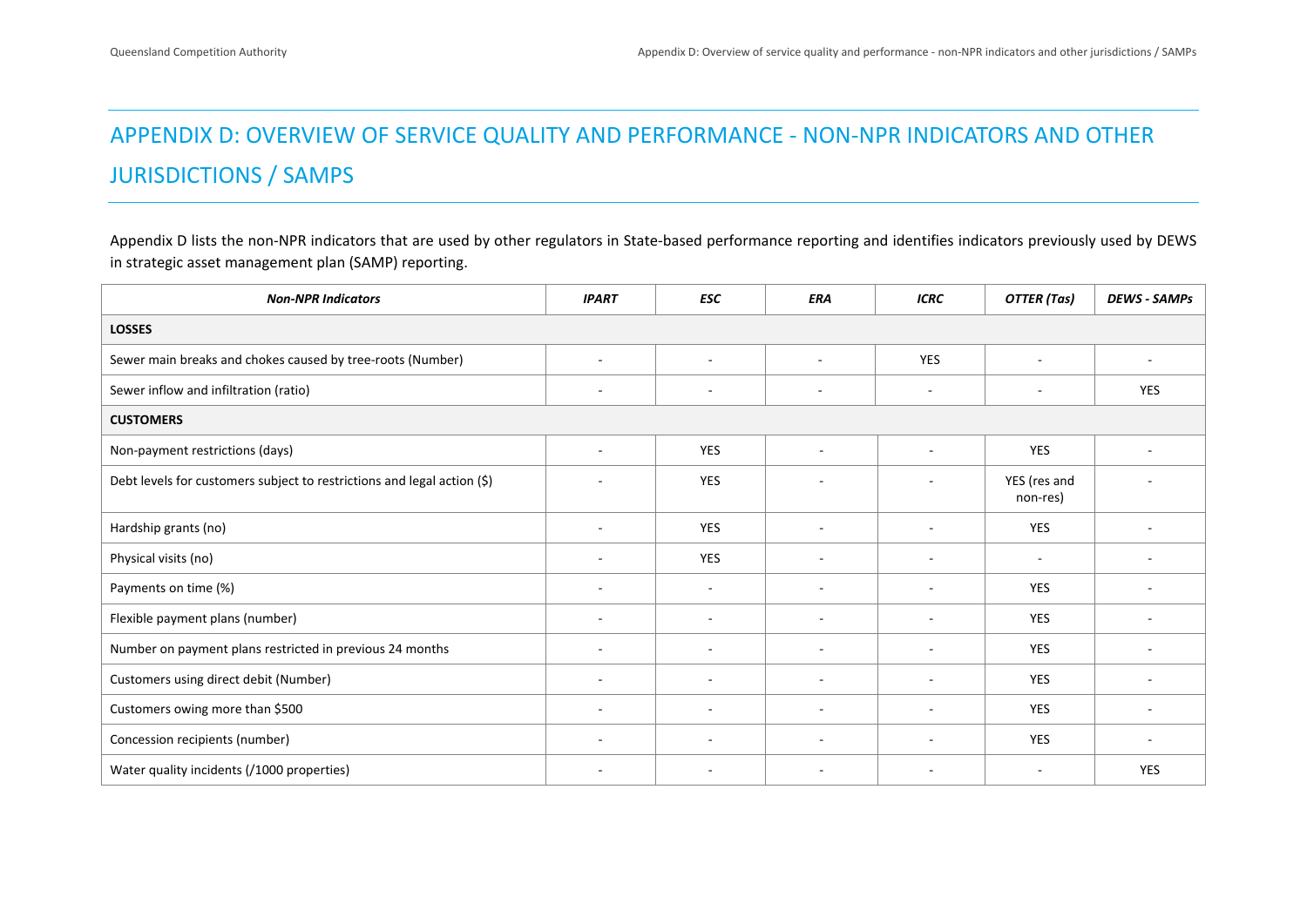| <b>Non-NPR Indicators</b>                                                   | <b>IPART</b>           | <b>ESC</b>     | <b>ERA</b>               | <b>ICRC</b>                 | <b>OTTER</b> (Tas)       | <b>DEWS - SAMPS</b> |
|-----------------------------------------------------------------------------|------------------------|----------------|--------------------------|-----------------------------|--------------------------|---------------------|
| Unplanned interruptions - water                                             | YES (min/<br>customer) |                |                          | YES (number)                |                          |                     |
| Water pressure failure (no of properties)                                   | YES                    |                | YES (% to<br>standard)   |                             |                          | YES (Minimum)       |
| Bursts and leaks (Priority 1,2, 3)                                          |                        | <b>YES</b>     | $\blacksquare$           | YES (damage to<br>property) | YES                      |                     |
| Responses within 24 hours                                                   | $\sim$                 | $\sim$         | $\overline{\phantom{a}}$ | YES                         | ÷,                       | $\sim$              |
| Minutes to respond to bursts and leaks                                      |                        | YES            | $\overline{a}$           |                             | ÷,                       |                     |
| Time taken to rectify bursts and leaks (average minutes)                    |                        | <b>YES</b>     | ÷.                       | ÷.                          | ÷.                       | <b>YES</b>          |
| Water supply interruptions, planned and unplanned (/100km of water<br>main) |                        | <b>YES</b>     |                          |                             | <b>YES</b>               |                     |
| Water supply restored within 5 hours (%)                                    | $\blacksquare$         | YES            | $\sim$                   | $\sim$                      | YES                      | <b>YES</b>          |
| Customers receiving 1,2,3,4,5, and 6+ water supply interruptions in a year  |                        | YES            | $\overline{a}$           | $\sim$                      | YES $(>5)$               | YES (%>1)           |
| Customers affected by interruptions longer than 5 hours                     | <b>YES</b>             | <b>YES</b>     | $\sim$                   | ÷.                          | L.                       |                     |
| Customers affected by interruptions longer than 1 hour                      | <b>YES</b>             |                | YES (% not<br>affected)  |                             |                          |                     |
| Customers affected by planned interruptions in peak hours                   | $\sim$                 | <b>YES</b>     | $\sim$                   | $\overline{\phantom{a}}$    | $\overline{\phantom{a}}$ | $\sim$              |
| Non-revenue water (unaccounted for)                                         | $\sim$                 | <b>YES</b>     | $\sim$                   | <b>YES (%)</b>              | <b>YES (%)</b>           | $\sim$              |
| Planned interruptions - water (number)                                      |                        | $\blacksquare$ | $\blacksquare$           | <b>YES</b>                  | ÷,                       | $\sim$              |
| Duration of planned water supply interruption (minutes)                     |                        |                |                          | <b>YES</b>                  | <b>YES</b>               | <b>YES</b>          |
| Planned interruptions per 1000 properties                                   | $\sim$                 | $\overline{a}$ | $\overline{a}$           | <b>YES</b>                  | YES                      | $\sim$              |
| Planned interruption average (minutes/property)                             | $\sim$                 | $\sim$         | $\sim$                   | <b>YES</b>                  | <b>YES</b>               | $\sim$              |
| Planned interruptions relative to unplanned                                 |                        | ä,             | ä,                       | $\sim$                      |                          | YES                 |
| Unplanned interruptions - sewerage (number)                                 |                        |                |                          | <b>YES</b>                  |                          | $-$                 |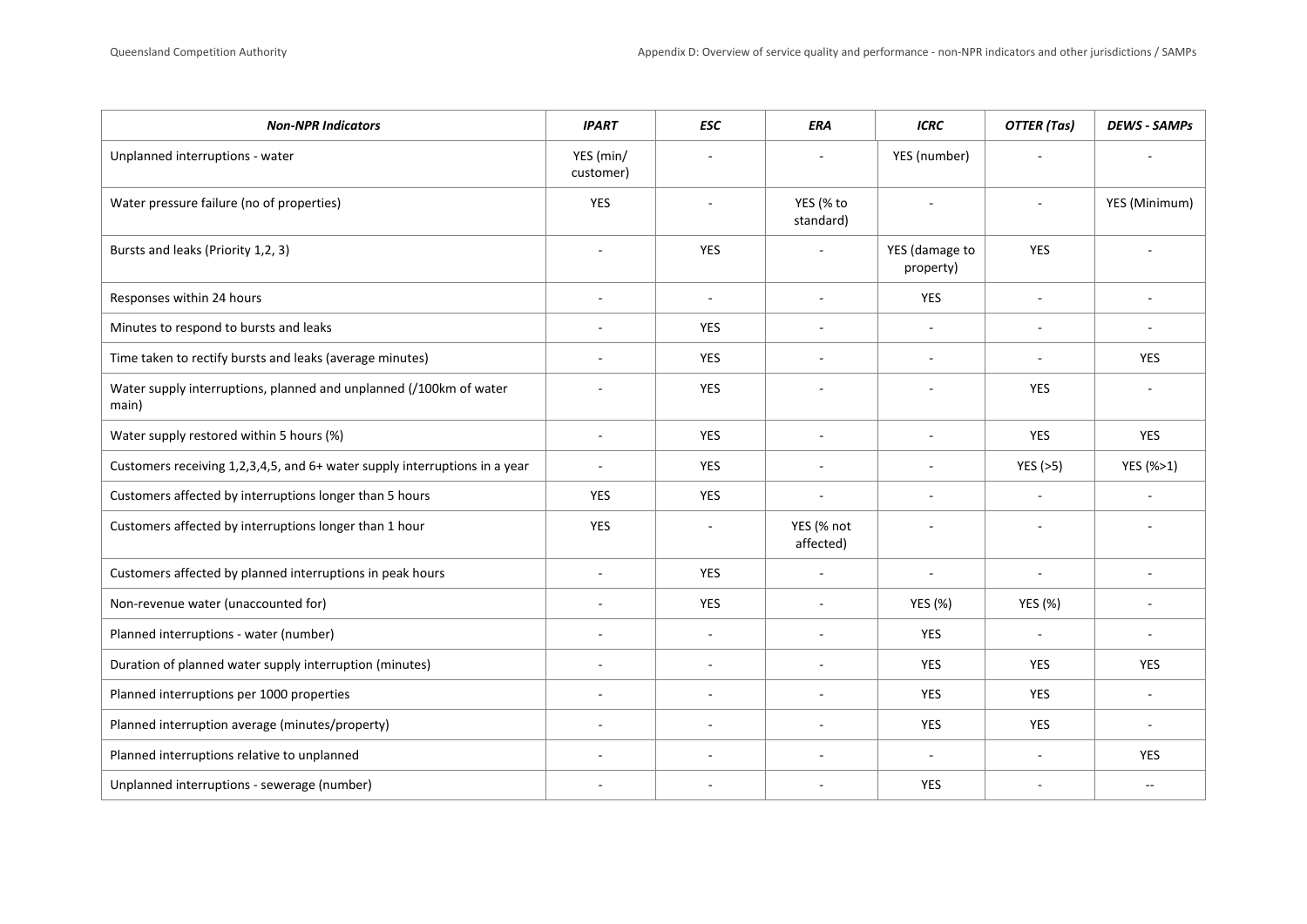| <b>Non-NPR Indicators</b>                                                          | <b>IPART</b> | <b>ESC</b>               | ERA                      | <b>ICRC</b>    | <b>OTTER</b> (Tas)       | <b>DEWS - SAMPS</b>                     |
|------------------------------------------------------------------------------------|--------------|--------------------------|--------------------------|----------------|--------------------------|-----------------------------------------|
| Sewerage outages per 1000 properties                                               |              | $\blacksquare$           | $\blacksquare$           | <b>YES</b>     | ÷                        |                                         |
| Total response time to sewerage blockage (minutes)                                 |              | YES                      | $\overline{\phantom{a}}$ | ÷.             | <b>YES</b>               |                                         |
| Time taken to repair sewerage blockage (minutes)                                   | $\sim$       | <b>YES</b>               | $\sim$                   | $\sim$         | $\sim$                   | $\sim$                                  |
| Customers receiving 3 sewerage blockages in a year                                 |              | YES                      | $\blacksquare$           | $\blacksquare$ | <b>YES</b>               |                                         |
| Sewer spills from reticulation and branch sewers                                   |              | YES                      |                          |                | <b>YES</b>               |                                         |
| Sewer spills from reticulation and branch sewers fully contained within 5<br>hours |              | YES                      |                          |                | <b>YES</b>               |                                         |
| Sewer spills to a customer's property                                              | $\sim$       | YES                      | $\overline{\phantom{a}}$ |                | $\bar{a}$                | <b>YES</b>                              |
| Sewer supply customer interruptions restored within x hours                        |              | <b>YES</b>               | ÷,                       |                | ä,                       |                                         |
| Customer sewer spills in a house not contained within 1 hour                       |              | <b>YES</b>               | $\sim$                   |                | $\overline{a}$           |                                         |
| Number of events and volume of sewage spilt from emergency relief<br>structures    |              | YES                      |                          |                |                          |                                         |
| Sewerage treatment standards (% of samples compliant)                              | $\sim$       | YES                      | $\sim$                   |                | $\overline{\phantom{a}}$ |                                         |
| Uncontrolled dry weather sewerage overflows (no of properties)                     | YES          | ÷,                       | $\sim$                   |                | ÷,                       |                                         |
| Properties experiencing 3 or more dry weather overflows                            | <b>YES</b>   | ÷,                       | ÷,                       |                | ä,                       |                                         |
| Sewerage spills (any) /100km main                                                  |              | $\overline{\phantom{a}}$ | $\overline{\phantom{a}}$ |                |                          | <b>YES</b>                              |
| Call connect time to operator                                                      | $\sim$       | YES                      | $\blacksquare$           | $\sim$         | ÷,                       | $\sim$                                  |
| Flow rate complaints (/100 customers)                                              |              | <b>YES</b>               |                          |                | L.                       | YES (Minimum,<br>$%$ of<br>connections) |
| Sewerage odour complaints (/100 customers)                                         | YES (Number) | YES                      | $\overline{\phantom{a}}$ | YES (number)   |                          | YES (/1000<br>connections)              |
| Other complaints (/100 customers)                                                  |              | <b>YES</b>               | $\overline{a}$           |                | ÷,                       |                                         |
| GSL payments or rebates paid (number)                                              |              | YES                      |                          | <b>YES</b>     |                          |                                         |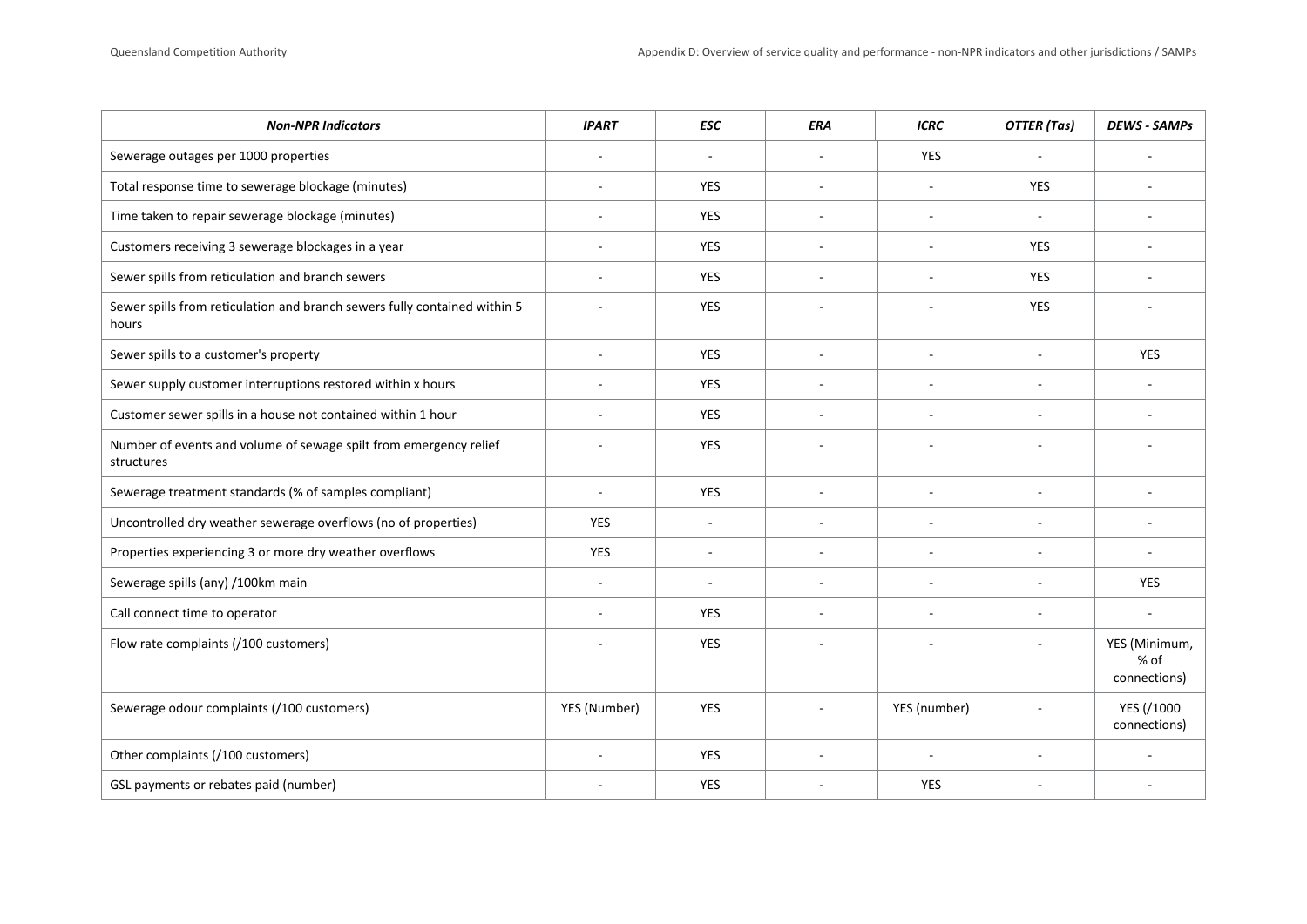| <b>Non-NPR Indicators</b>                                                    | <b>IPART</b> | <b>ESC</b>               | ERA                      | <b>ICRC</b>              | <b>OTTER</b> (Tas)       | <b>DEWS - SAMPs</b> |  |
|------------------------------------------------------------------------------|--------------|--------------------------|--------------------------|--------------------------|--------------------------|---------------------|--|
| Value of Rebates (\$)                                                        |              | $\sim$                   | $\overline{\phantom{a}}$ | YES                      |                          |                     |  |
| Instalment plans (no)                                                        |              | <b>YES</b>               | ÷                        | ×.                       | ÷                        |                     |  |
| Complaints resolved within 10 days (% 2-10 days, %<2 days) (Sydney<br>Water) | <b>YES</b>   |                          |                          | $\overline{\phantom{a}}$ |                          |                     |  |
| Complaints with substantive response within 10 days (Hunter Water)           | YES          | $\overline{\phantom{a}}$ | ÷,                       | ÷,                       | ÷,                       | $\sim$              |  |
| Complaints referred to ombudsman (Number)                                    | <b>YES</b>   | $\overline{a}$           | $\overline{a}$           | $\overline{\phantom{a}}$ |                          |                     |  |
| Complaints - property damage - water                                         | ÷.           | $\overline{a}$           | $\overline{a}$           | YES (number)             | $\overline{\phantom{a}}$ |                     |  |
| Complaints - property damage (sewerage)                                      | $\sim$       |                          | $\overline{\phantom{a}}$ | YES (number)             | $\sim$                   |                     |  |
| Complaints - meters - water                                                  | ×.           | ÷                        | ÷,                       | YES (number)             | ä,                       |                     |  |
| Complaints - failure to provide notice - water                               |              | $\overline{a}$           | ÷                        | YES (number)             | $\sim$                   |                     |  |
| Complaints - failure to provide notice - sewerage                            | $\sim$       | $\sim$                   | $\overline{\phantom{a}}$ | YES (number)             | $\sim$                   | $\sim$              |  |
| Complaints - unplanned interruptions - water                                 | $\sim$       | $\overline{\phantom{a}}$ | $\overline{\phantom{a}}$ | YES (number)             | ä,                       |                     |  |
| Complaints - unplanned interruptions - sewerage                              |              |                          | ÷                        | YES (number)             | ÷,                       |                     |  |
| Other complaints                                                             | $\sim$       | $\sim$                   | $\blacksquare$           | YES (number)             | $\overline{\phantom{a}}$ | $\sim$              |  |
| Complaints - water acknowledged in 10 days                                   | $\sim$       | $\blacksquare$           | $\blacksquare$           | YES (number)             | YES (%)                  | ٠                   |  |
| Complaints - water - responded to within 20 days                             | ÷.           | $\overline{\phantom{a}}$ | $\overline{\phantom{a}}$ | YES (number)             | ÷,                       | ٠                   |  |
| Complaints - sewerage- acknowledged in 10 days                               | $\sim$       | $\overline{\phantom{a}}$ | $\blacksquare$           | YES (number)             | $\overline{\phantom{a}}$ | $\sim$              |  |
| Complaints - sewerage - responded to within 20 days                          | $\sim$       | ä,                       |                          | YES (number)             | ÷,                       |                     |  |
| Response to non-urgent incident                                              | $\sim$       | ٠                        | $\blacksquare$           | $\overline{\phantom{a}}$ | $\overline{\phantom{a}}$ | YES                 |  |
| <b>ENVIRONMENT</b>                                                           |              |                          |                          |                          |                          |                     |  |
| Volume of trade waste collected (ML)                                         | ÷.           | <b>YES</b>               | $\overline{a}$           | $\sim$                   | ÷,                       |                     |  |
| Trade waste volume received (% of total volume)                              |              | <b>YES</b>               |                          |                          |                          |                     |  |